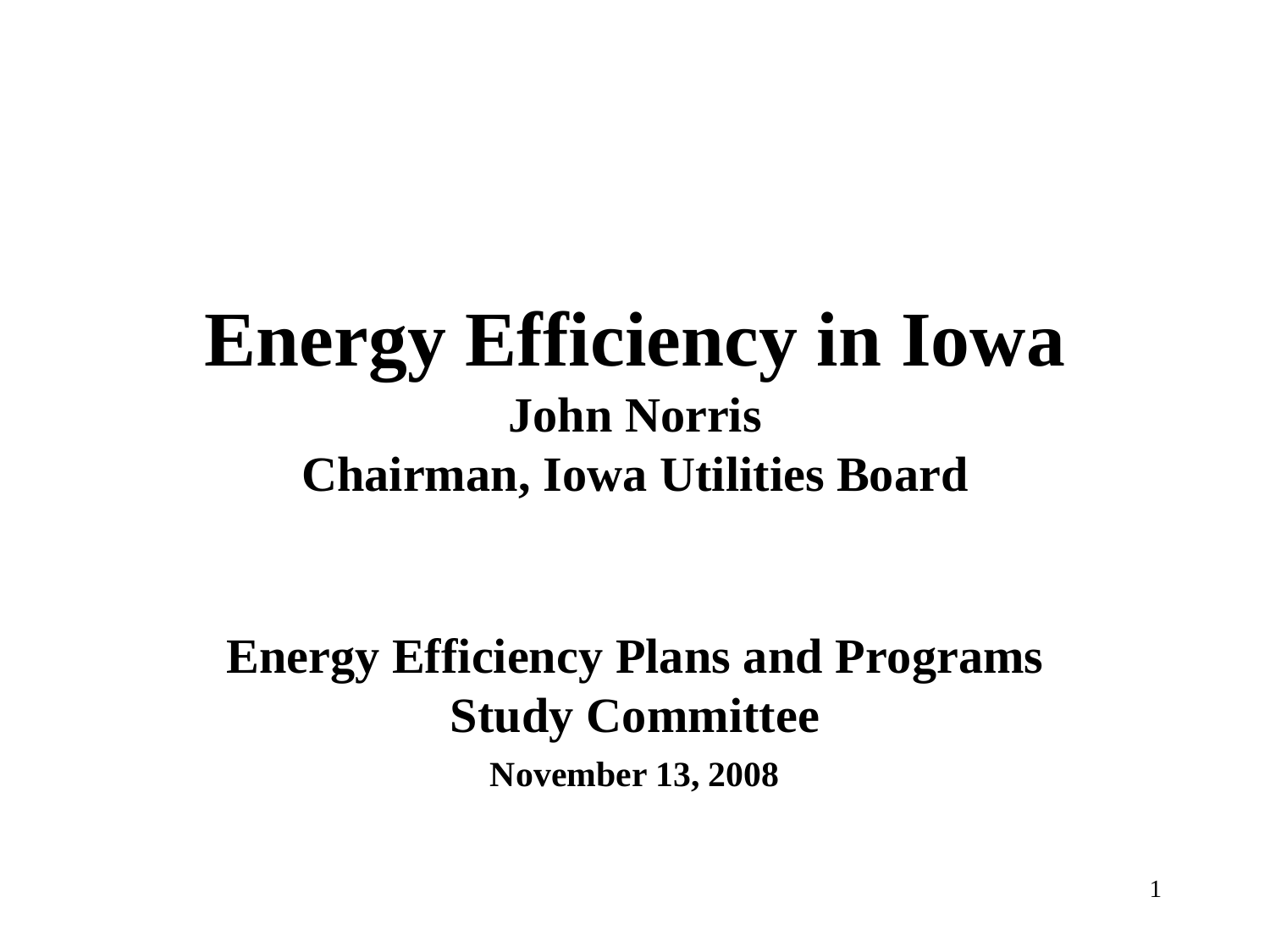# **2008 Kicks Off New Energy Efficiency Plans**

All Iowa utilities investor-owned utilities municipal utilities rural electric cooperatives are working on new energy efficiency plans.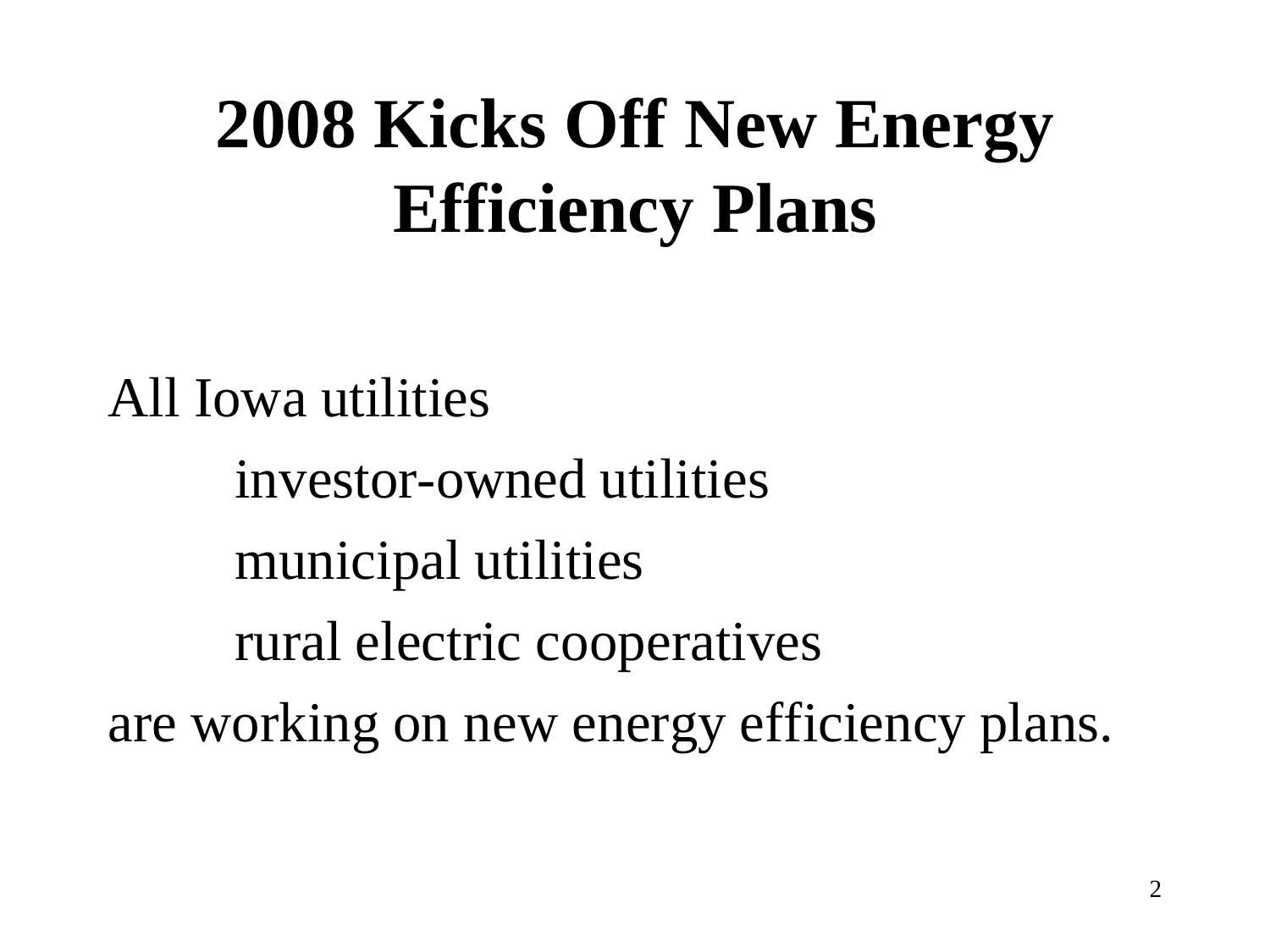### **Investor Owned Utilities**

- Investor owned utilities develop new energy efficiency plans every 5 years. The plans filed in 2008 will be effective 2009 – 2013.
- January 2008 Board directed the IOUs to include in their new plans a scenario of achieving 1.5% energy savings on or before December 31, 2011 (IOUs currently at 0.8%)
- April/May 2008 IOUs filed their new plans
- First quarter 2009 Plans likely to become effective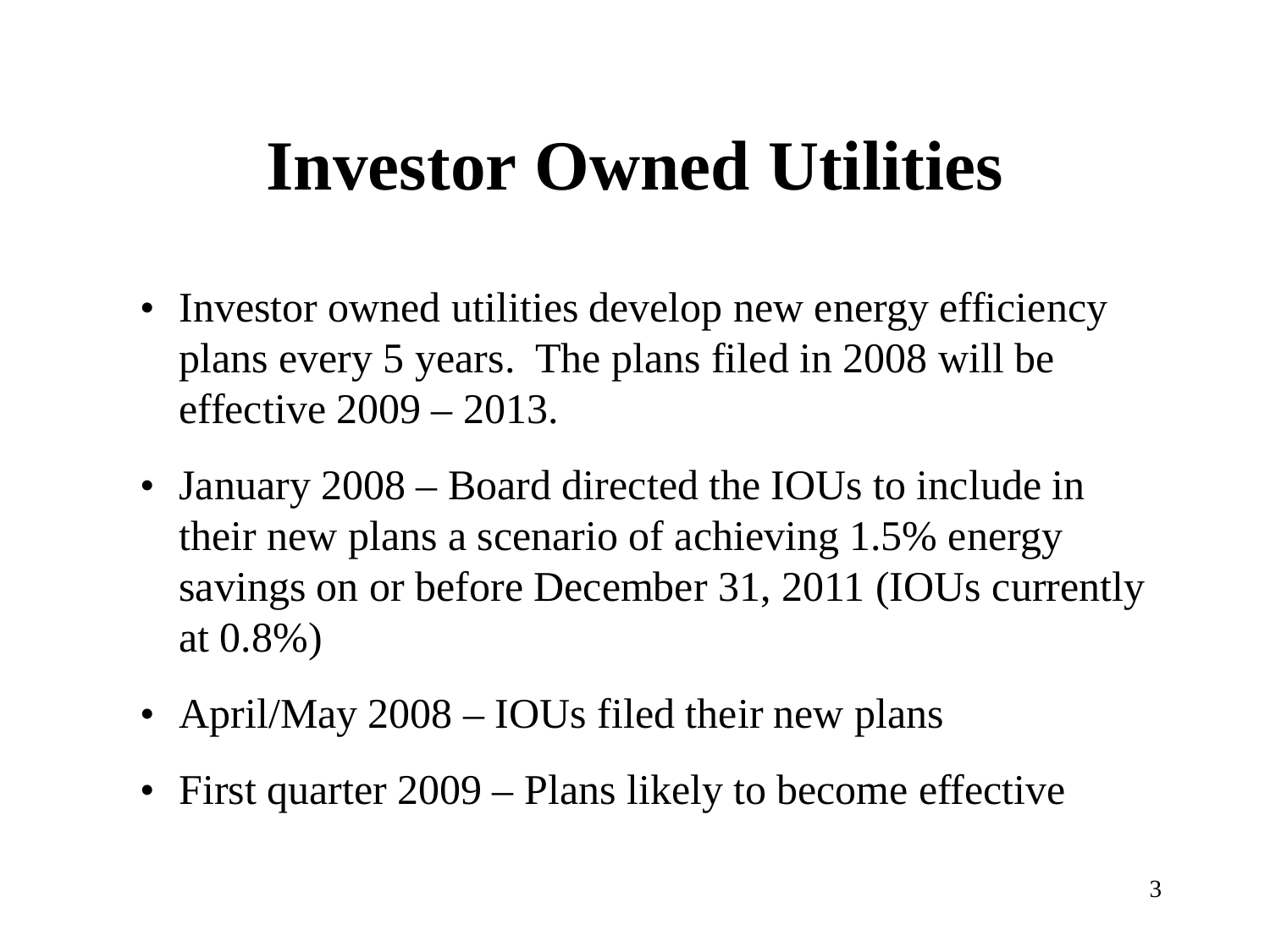### **Investor Owned Utilities**

- Iowa IOUs have been doing a good job on energy efficiency
- While comparisons are difficult, the level of spending on energy efficiency is frequently used as a measurement
- Typically, for every dollar spent on EE, \$2 of benefits are realized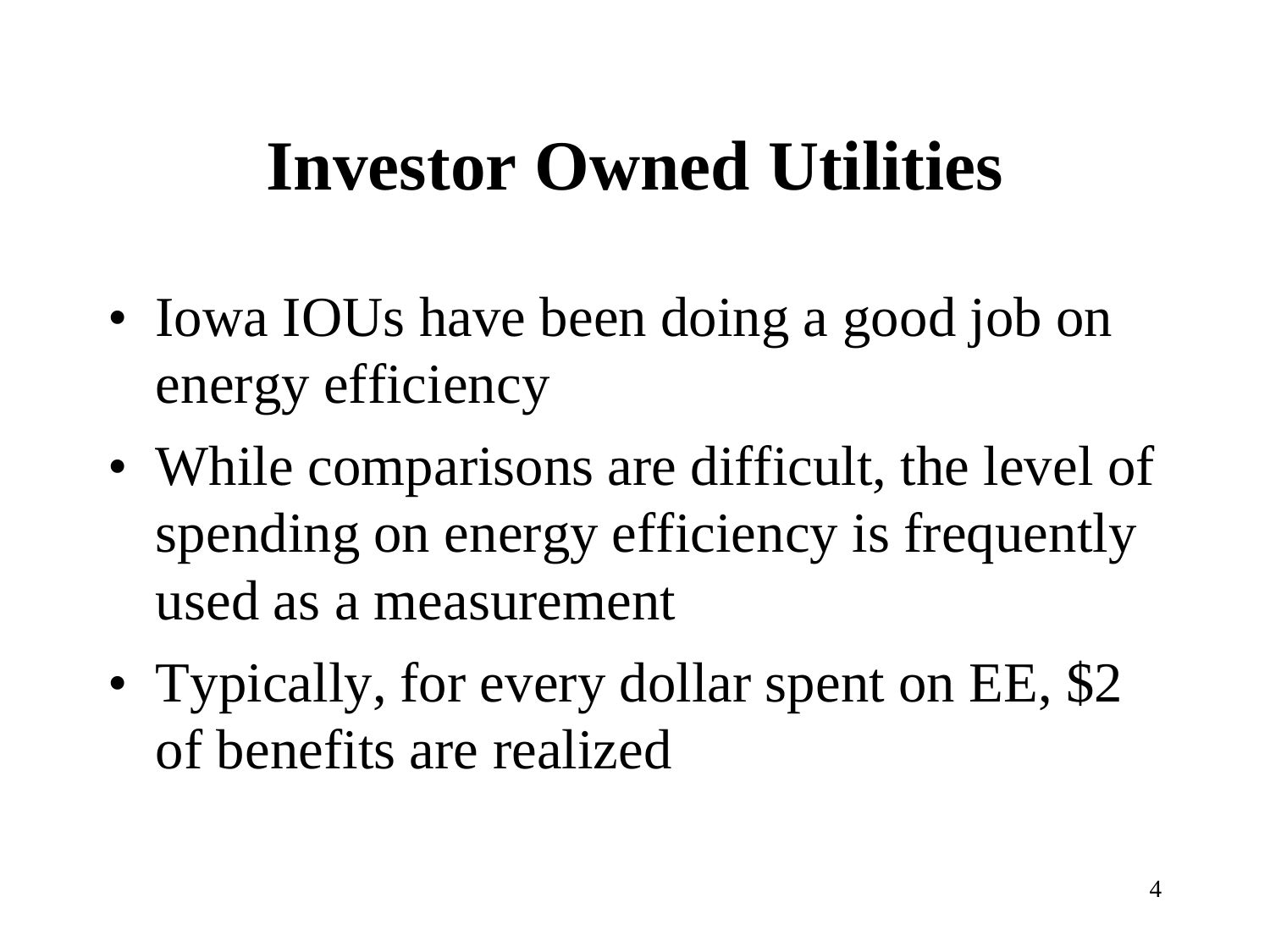# **Iowa #3 in U.S.**

#### Per Capita Spending on Energy Efficiency

| <b>State</b> | <b>Total per Capita EE \$\$</b> | <b>Average Residential</b><br><b>Electric kWh Cost *</b> |
|--------------|---------------------------------|----------------------------------------------------------|
| Vermont      | \$40.89                         | \$0.1413                                                 |
| California   | \$33.11                         | \$0.1437                                                 |
| Iowa         | \$31.73                         | \$0.0934                                                 |
| U.S. Median  | \$2.27                          | \$0.0934                                                 |

\*Sources: Consortium for Energy Efficiency for the amount each state budgeted for energy efficiency and load management in 2007; Energy Information Administration 2007.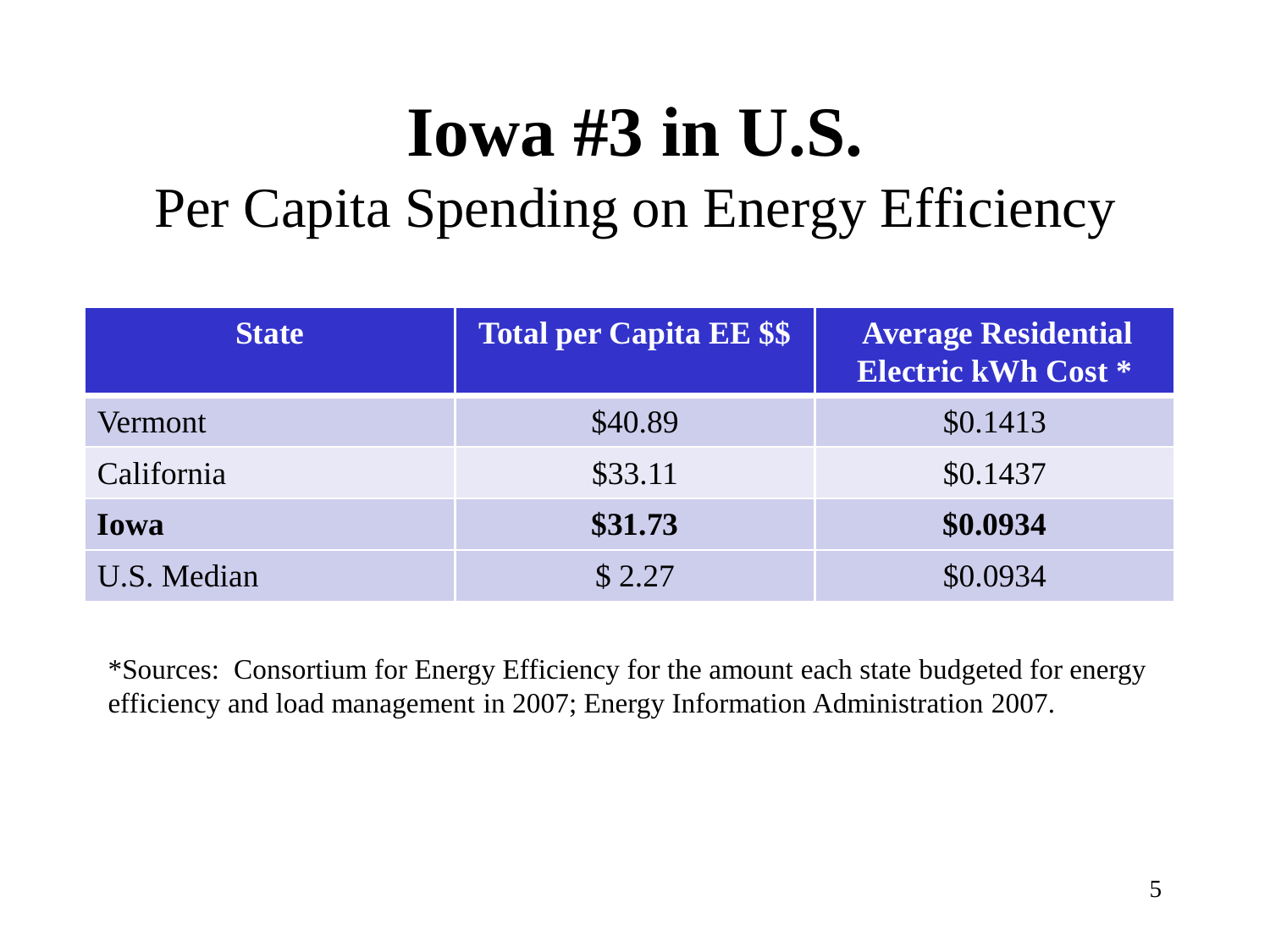#### **IOU Spending for Energy Efficiency and Load Management from 2000 - 2007**

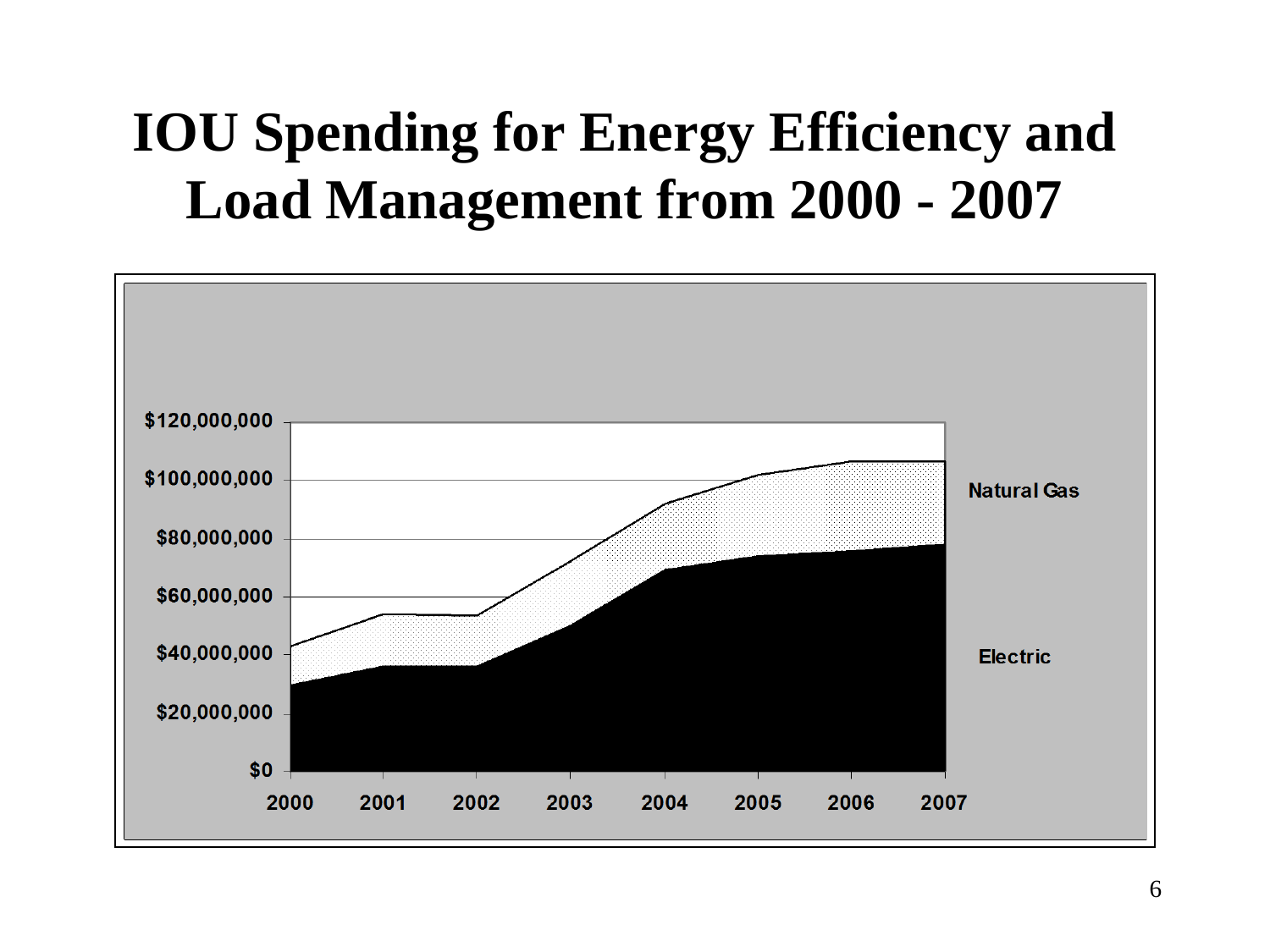### **Iowa IOU MWh Saved from Energy Efficiency Programs Initiated in 2007**

| <b>IPL/Alliant</b> | <b>MidAmerican</b> | <b>Motal</b> |
|--------------------|--------------------|--------------|
| 120,000 MWh        | 162,000 MWh        | 282,000 MWh  |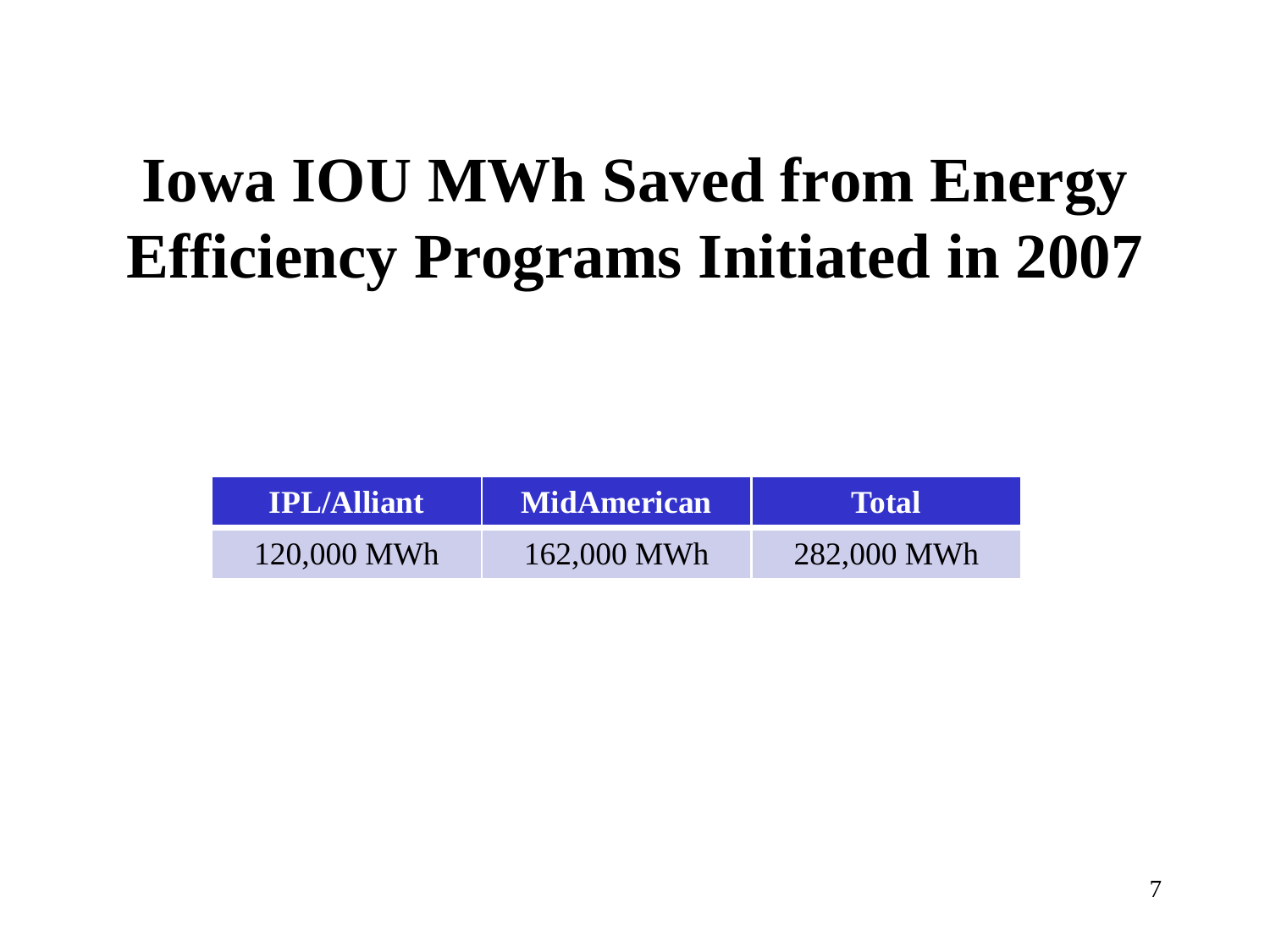### **Iowa IOU Natural Gas MCfs Saved from Energy Efficiency Programs Initiated in 2007**

| <b>Black Hills</b> |               | <b>IPL/Alliant</b>   MidAmerican | <b>Total</b> |
|--------------------|---------------|----------------------------------|--------------|
| 145,000 MCf        | $289,000$ MCf | 372,000 MCf 806,000 MCf          |              |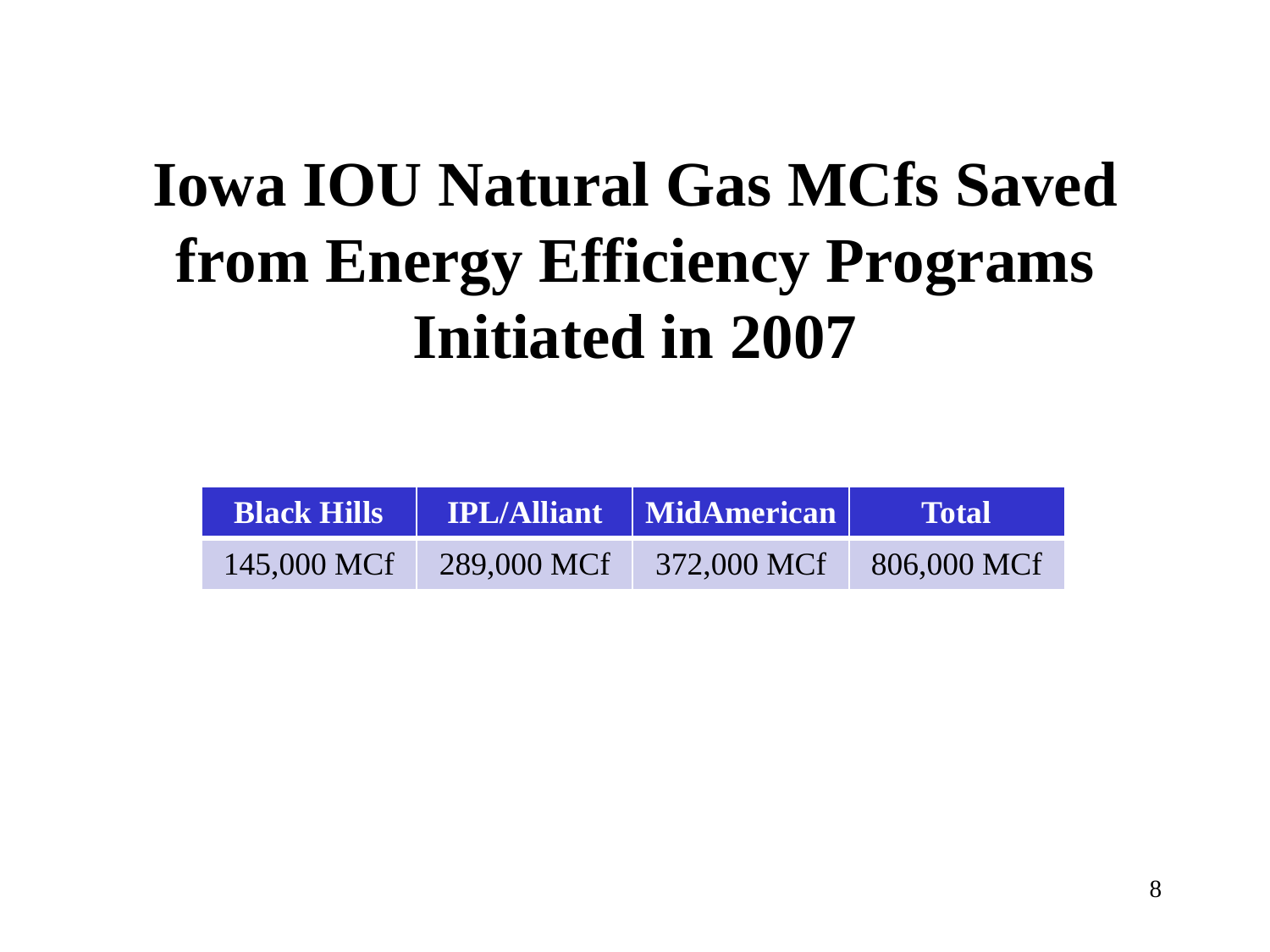#### **New IOU Plans for 2009 - 2013**

Composite Goals for IPL and MEC:

- Electric savings of about 520,000 MWh in 2013. This is approximately 1.4% of retail electric sales compared to 0.8% in 2007.
- Natural gas savings of about 1,000,000 MCf in 2013. This is approximately 1% of retail natural gas sales compared to 0.8% in 2007.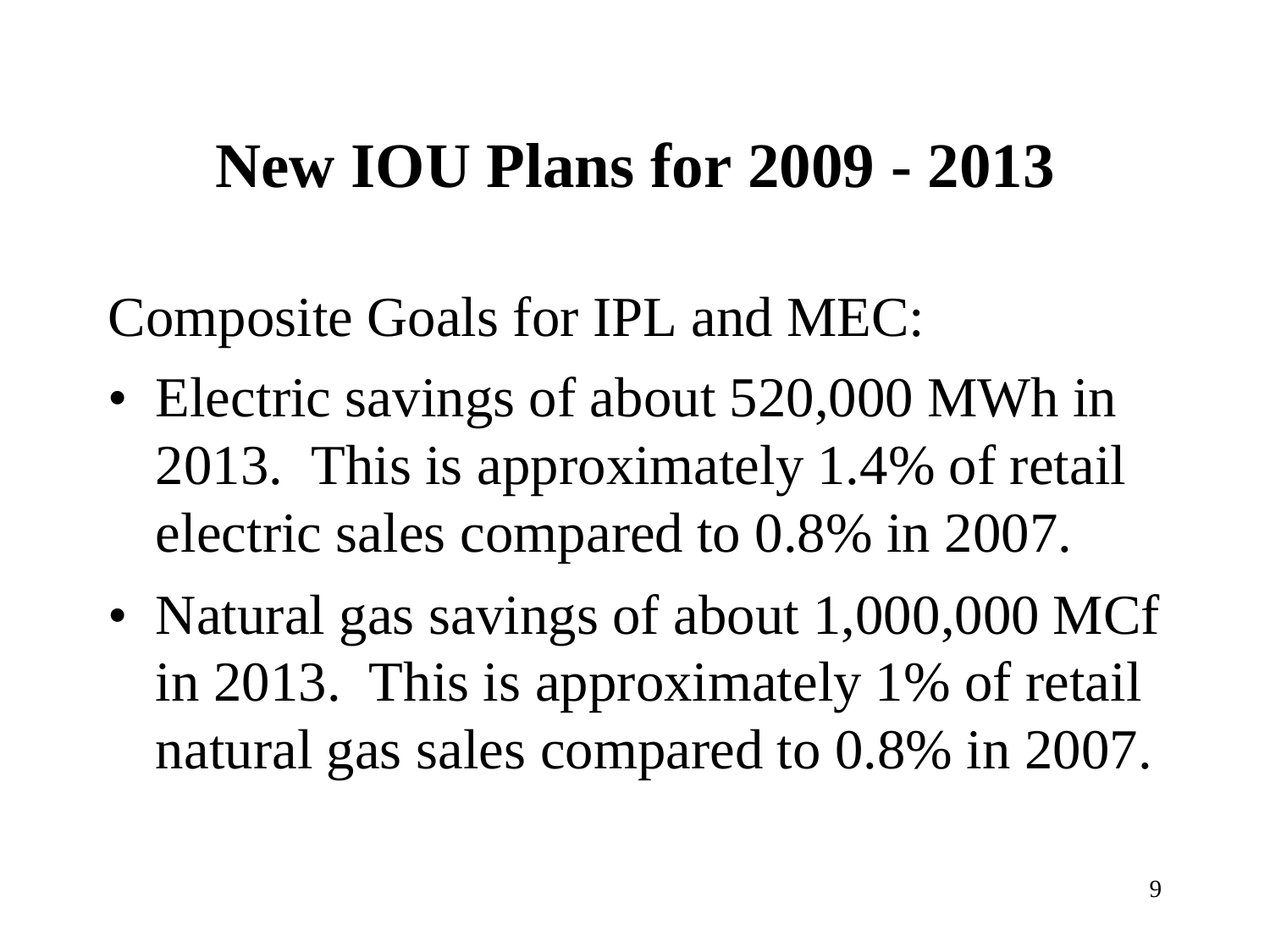#### **IOU Goal: Increase Electric Energy Savings from 0.8% to 1.4% of Retail Sales**

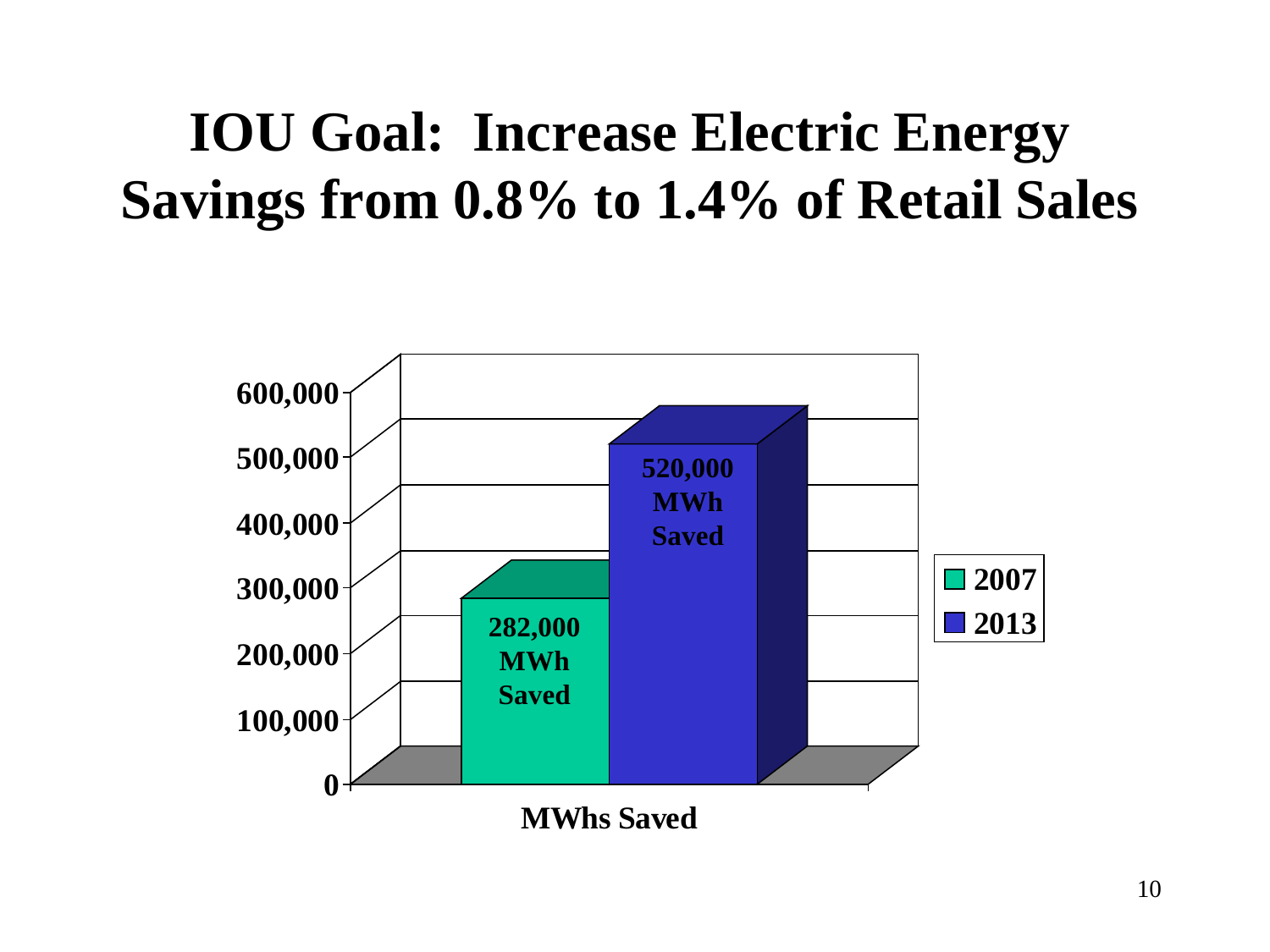#### **IOU Goal: Increase Natural Gas Savings from 0.8% to 1% of Retail Sales**

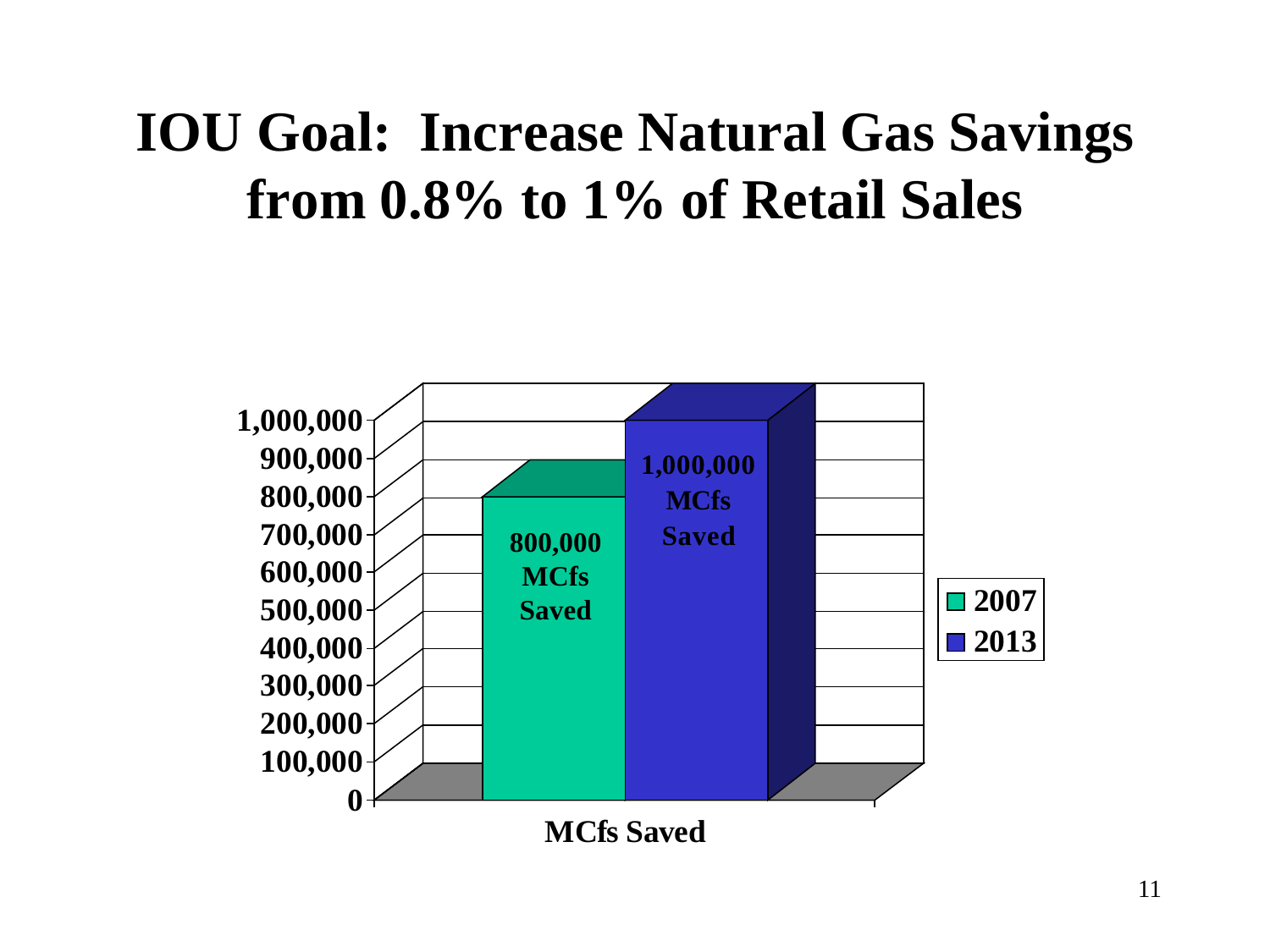#### **Cost of Achieving New Goals**

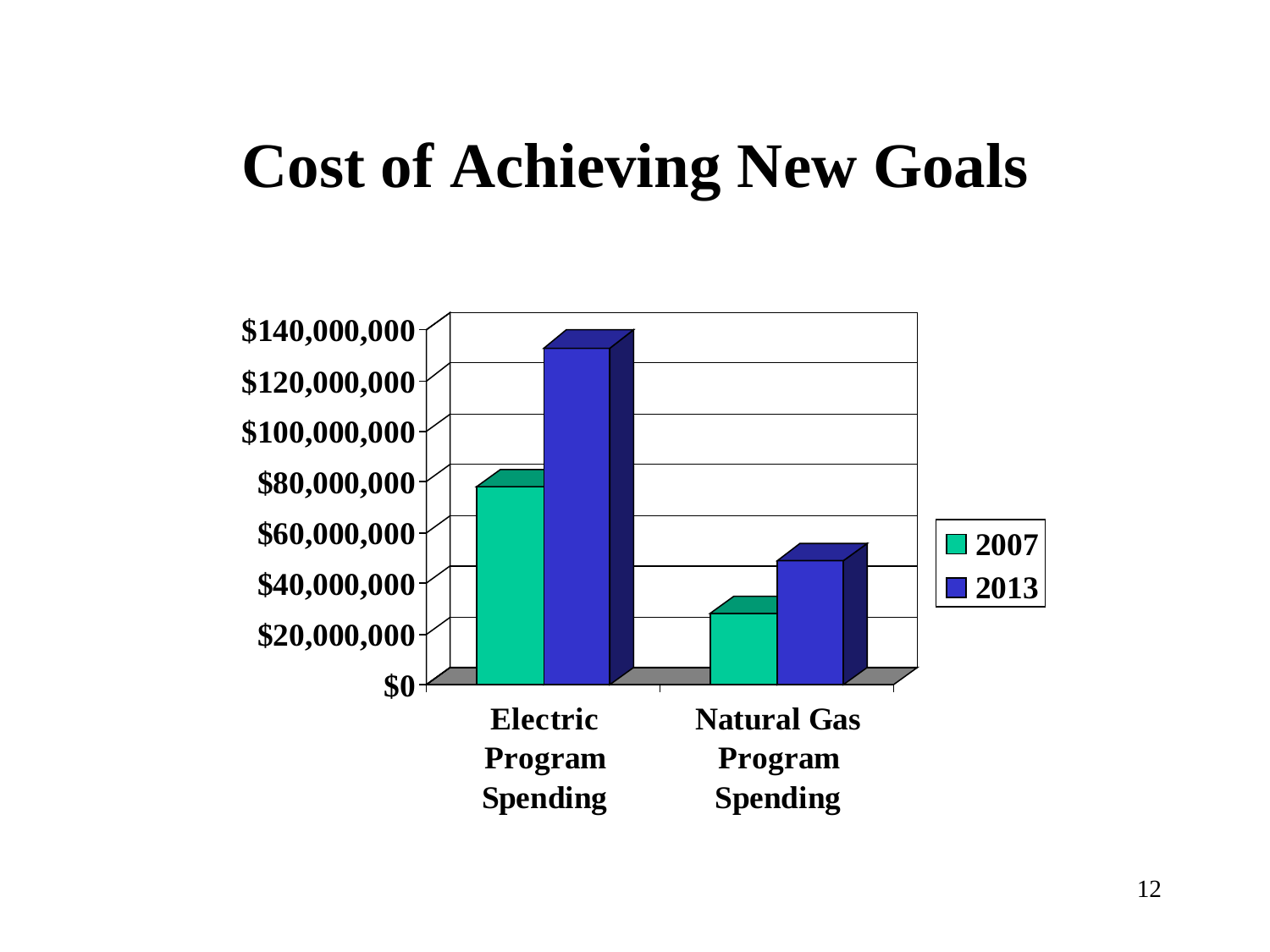# **New Programs Proposed by Investor Owned Utilities**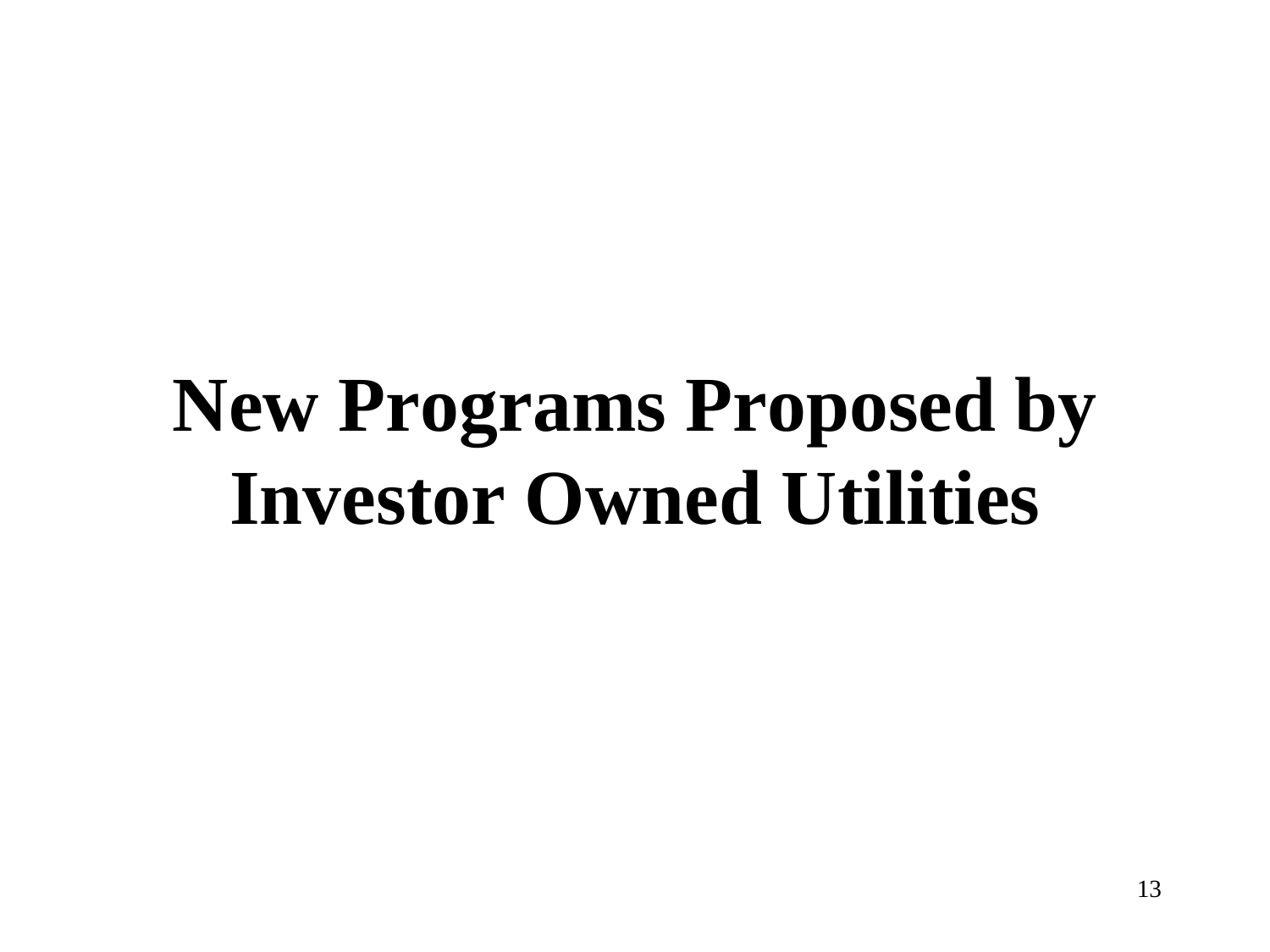# **IPL/Alliant New Programs**

- Customer rebates to include retrocommissioning and incentives for combined heat and power
- Commercial new construction to include "green" consultation/design assistance
- Expanded outreach, education, training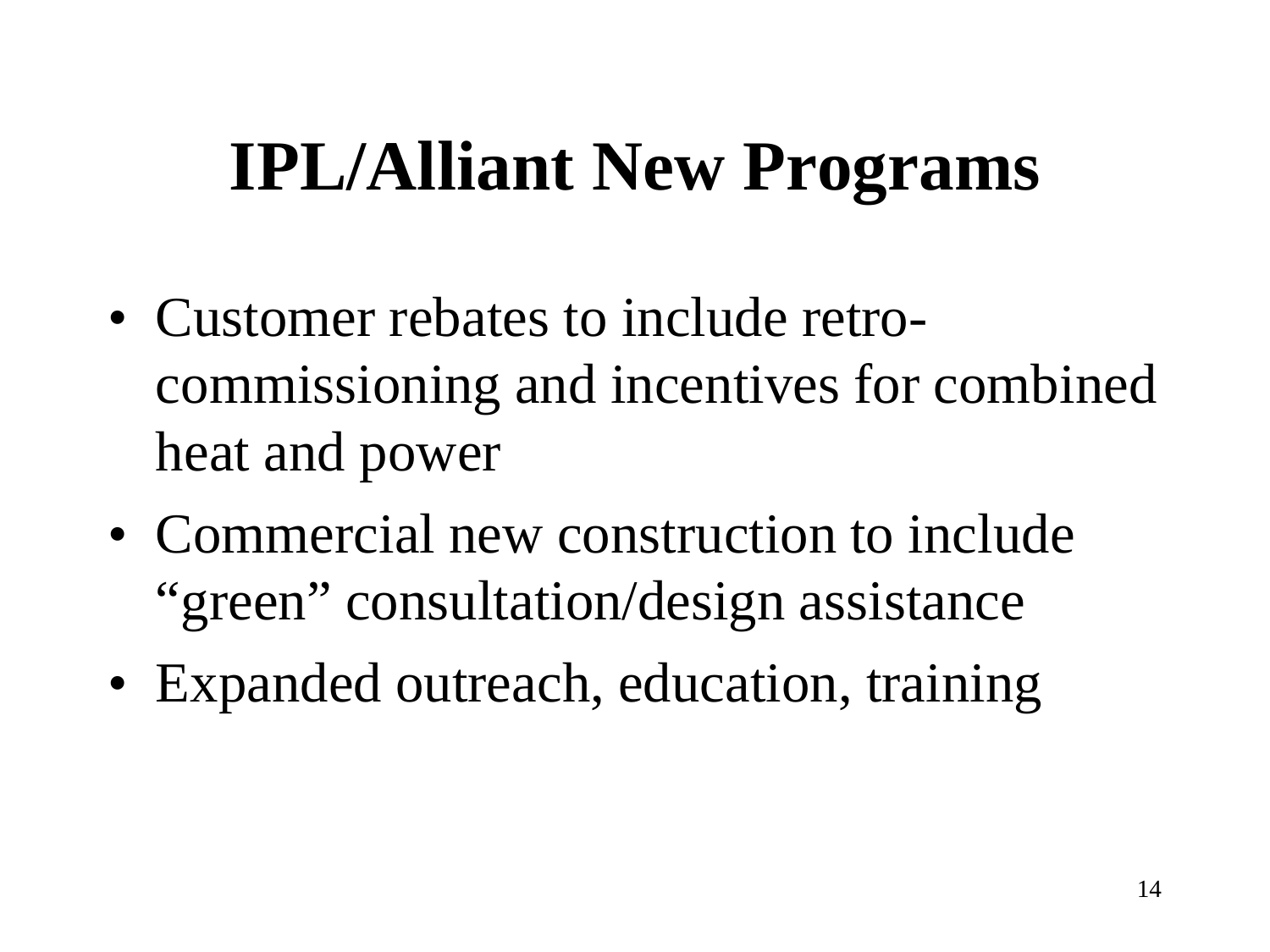# **MidAmerican New Programs**

- Home Performance with ENERGY STAR
- LEED certification options in commercial new construction program
- New incentives for quality installation, thermostats, lighting and appliances
- New options for volume builders, designbuild strategies and follow-up monitoring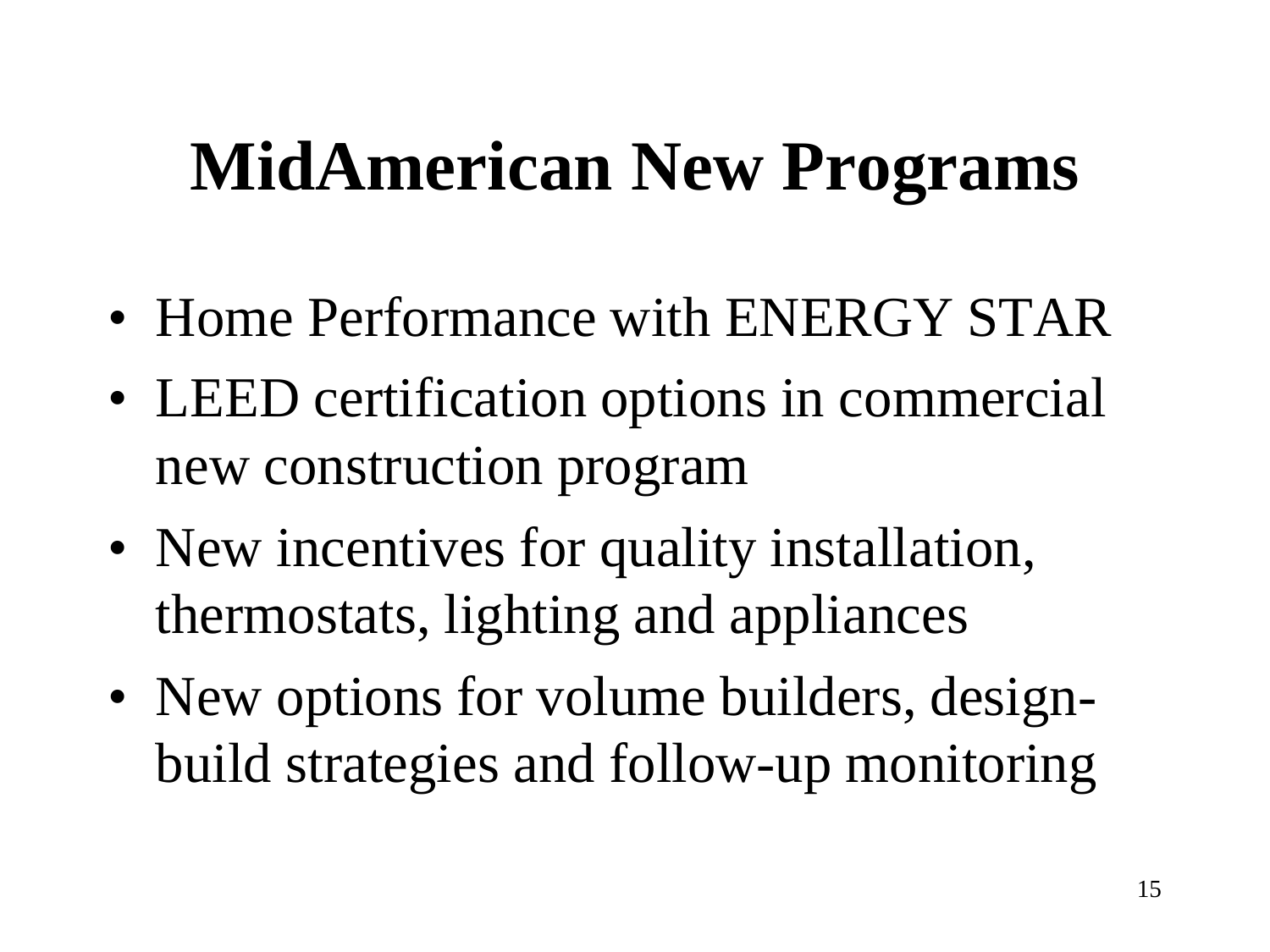# **Black Hills New Programs**

- Boilers added to residential programs
- New appliance rebate program
- Expanded non-residential rebates
- New non-residential new construction program
- New industrial sector outreach program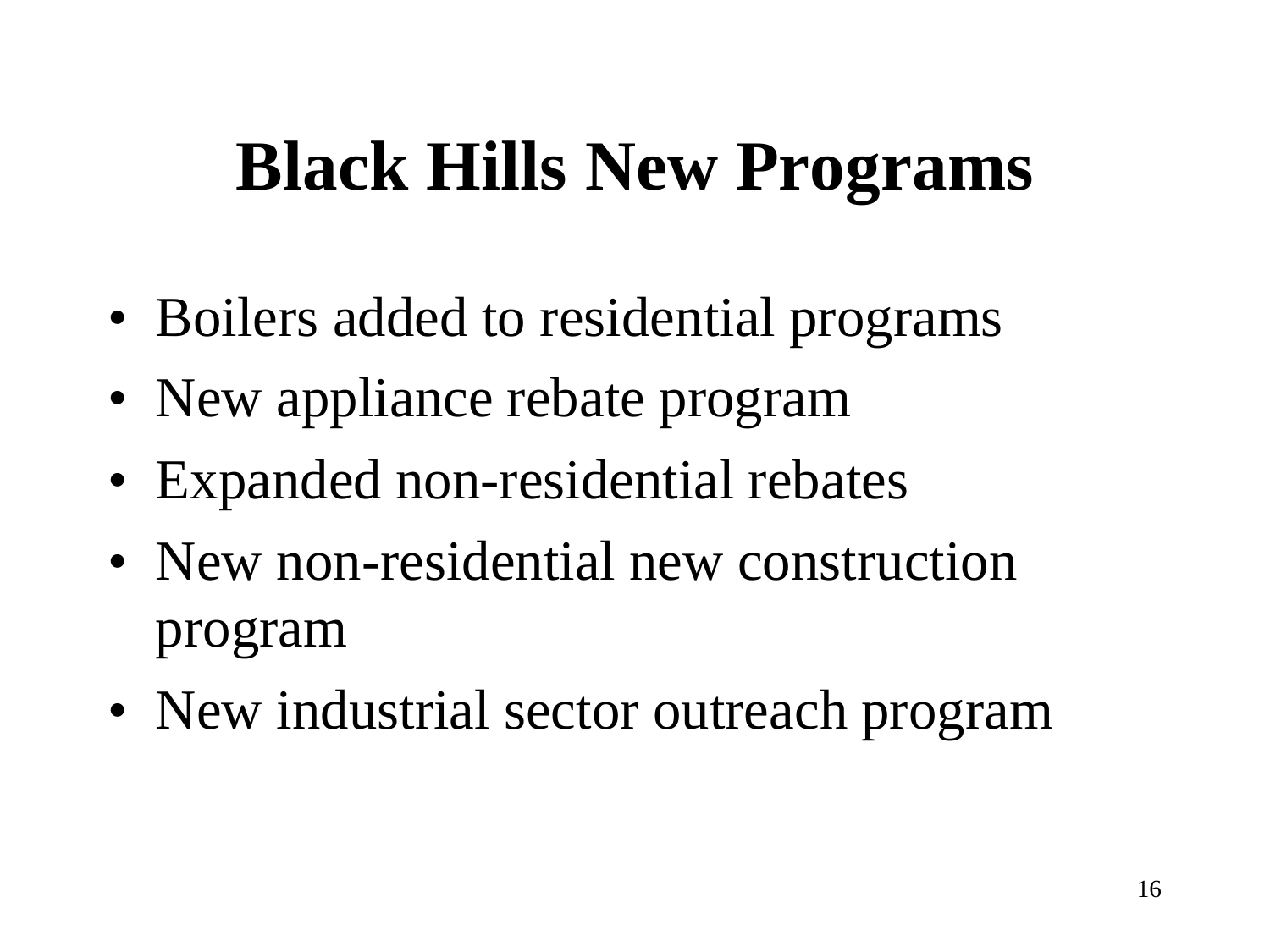# **Municipal Utilities and Rural Electric Cooperatives**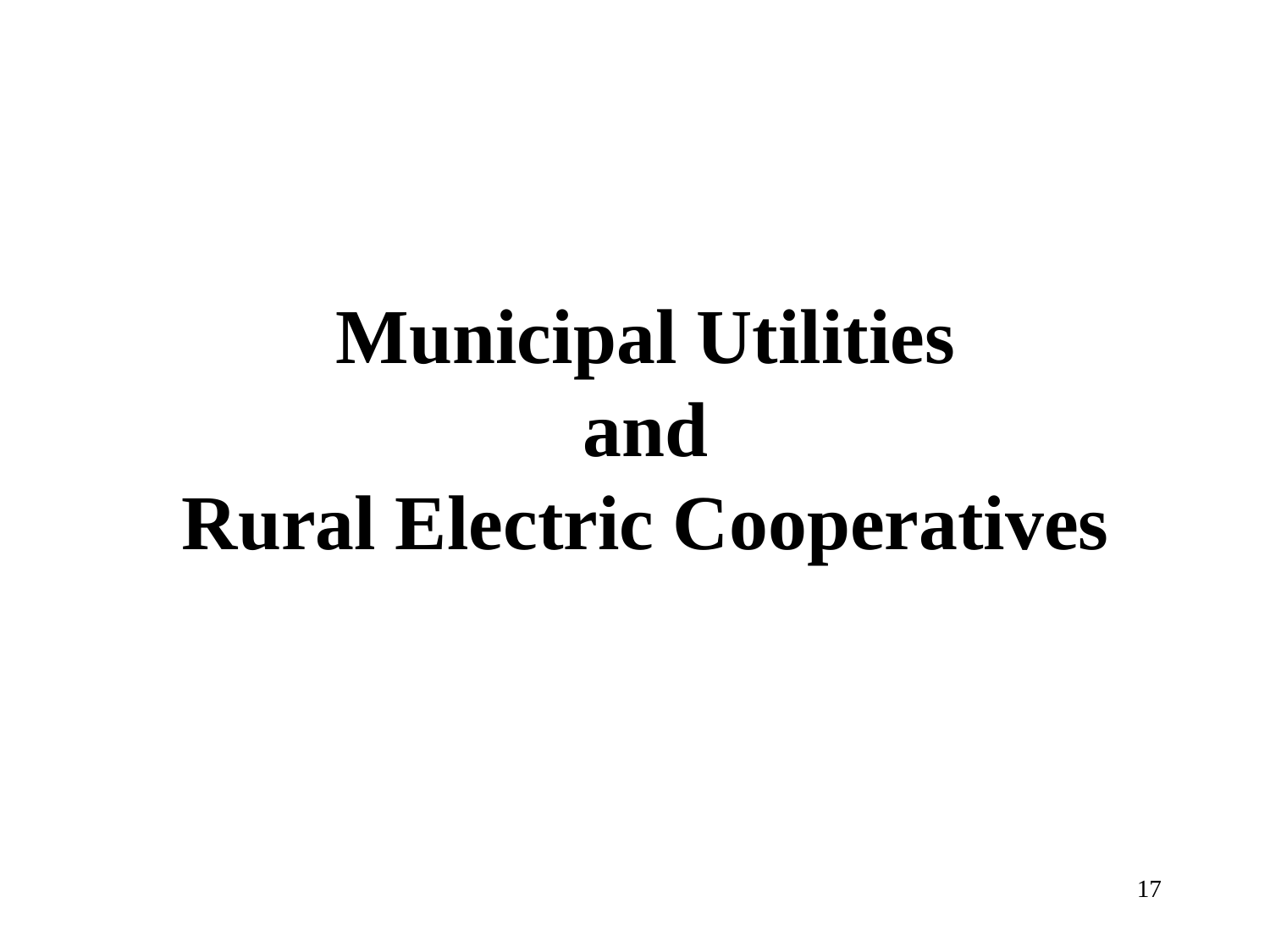# **Municipal Utilities and RECs**

#### SF 2386 (2008 Session)

Directs municipal utilities and RECs to:

- Assess their maximum potential energy and capacity savings
- Establish an energy efficiency goal based upon this assessment
- Establish cost-effective programs to meet their goal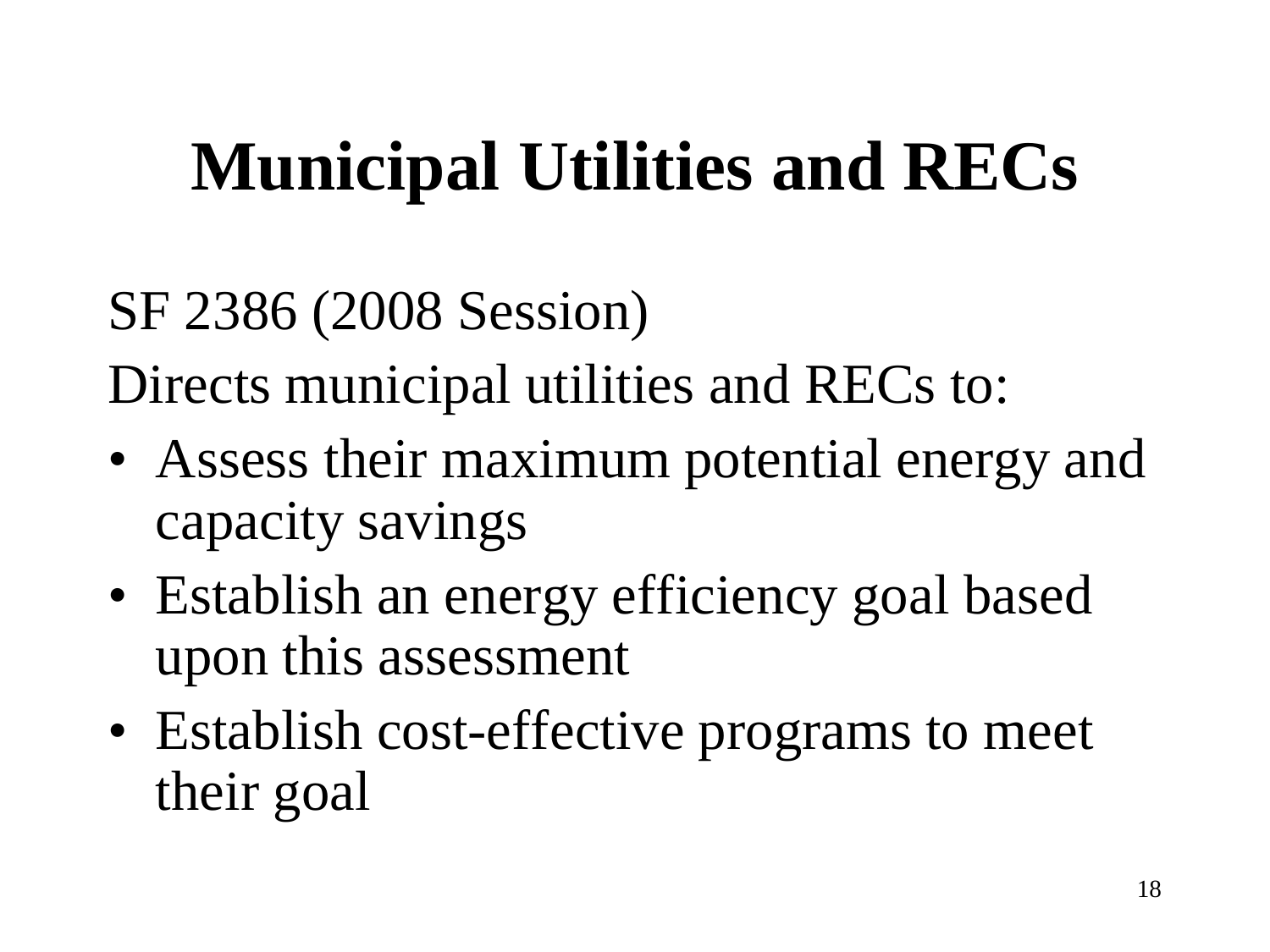### **Municipal Utilities and RECs**

Summer 2008 – Munis and RECs began process to examine their plans

August 2008 – Munis, RECs, and IUB met to share information on EE planning